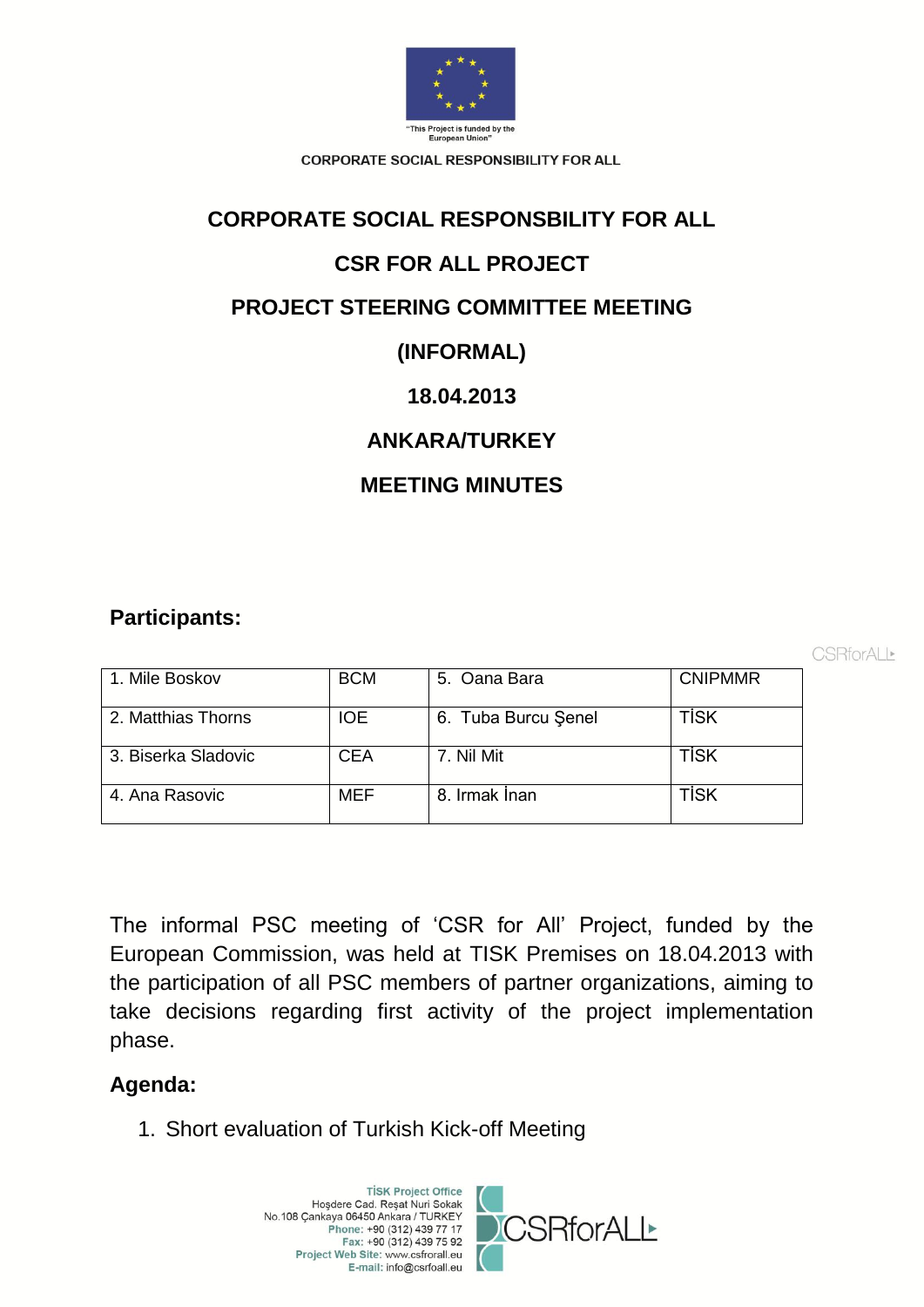

- 2. Approval of the decisions and meeting minutes of the  $2<sup>st</sup>PSC$ **Meeting**
- 3. Presentation of Operational Implementation Strategy
- 4. Presentation of the draft Inception Report
- 5. Planning for the first activity of the Implementation Phase
	- National Review Studies
- 6. Determination of the date and place of the next PSC meeting
- 7. Collecting time sheets of contact persons
- 8. Any other business / Questions and Answers

**Nil Mit** welcomed the PSC Members of all partners and expressed her pleasure to see them among participants of the Turkish Kick-off Meeting She noted there was an impressive crowd in the meeting and participants seemed very satisfied with the topics discussed in the meeting.

**Biserka Sladovic** expressed her greeting for the successful Kick-off Meeting regarding its organizations, selection of panelists, wide range of participants with different backgrounds and the attractive topics discussed.

**Nil Mit** presented both reports to PSC members and request their comments.

**Ana Rasovic** expressed her greeting for the qualified reports prepared and she has no comment for any change except contact person issue. She noted that as PIT, PSC member and contact person do many thing regarding the Project activities together so a tight separation between the responsibilities of PSC members and contact persons mustn't be tightly separated. She also request to put some flexibility for the delivering of time sheets, for instance one week after the end of each month, since it is crucial to prepare them after the end of month to see what has been done clearly.

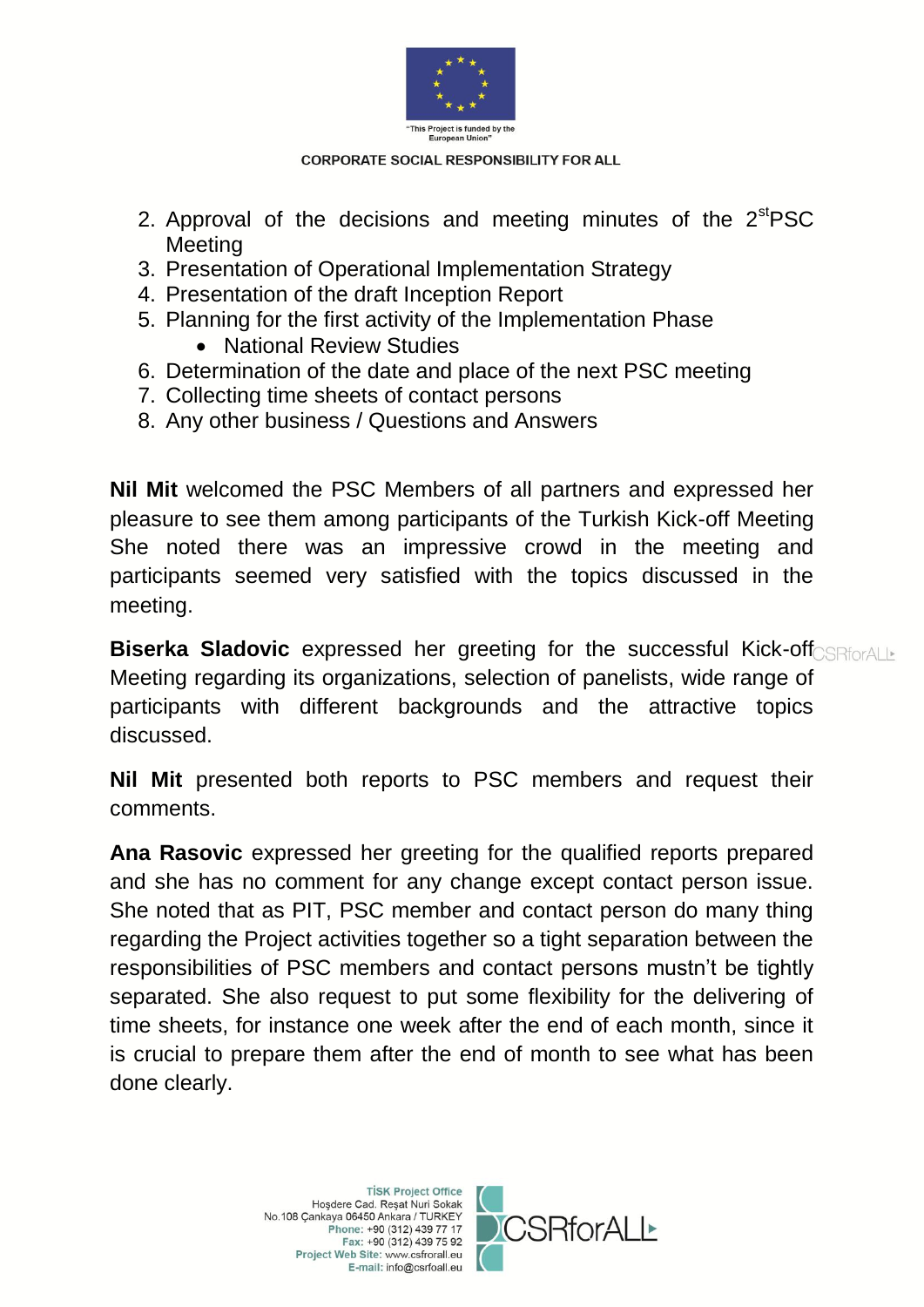

**Tuba Burcu Şenel** stated that the implementation phase is going to be more intense and there will be more responsibilities for contact persons regarding coordination and organization which require their involvement more.

**Matthias Thorns** noted that some other job descriptions must be added to Inception Report for contact person to be able to broad their responsibilities and make it a bit more flexible.

**Nil Mit** noted that the required regulations regarding contact persons' responsibilities and time sheets will be done on the reports and the revised reports will be shared with the Partners in her soonest convenience.

**Oana Bara** asked if it is possible to pay contact persons just for the times they worked. She added that some months, contact person works less regarding the off-peak times of the Project activities and sometime she works more than part time for the intense times of the Project activities.

**Biserka Sladovic** also asked that the money for contact person can be stayed in the organization's account since the contact person was not hired, just appointed within the organization.

**Tuba Burcu Şenel** indicated that this kind of regulations requires confirmation from EC to be on the safe side, since it is directly related with the budget and payments so that Project Coordinator will contact with EC.

**Oana Bara** suggested to add 'cash flow' as a risk in the ' Risk and Mitigation' section of the Inception Report. She suggested to send an example to Nil Mit regarding risk and mitigation.

**Matthias Thorns** also requested to add 'delivering information' as a risk

' Risk and Mitigation' section of the Inception Report.

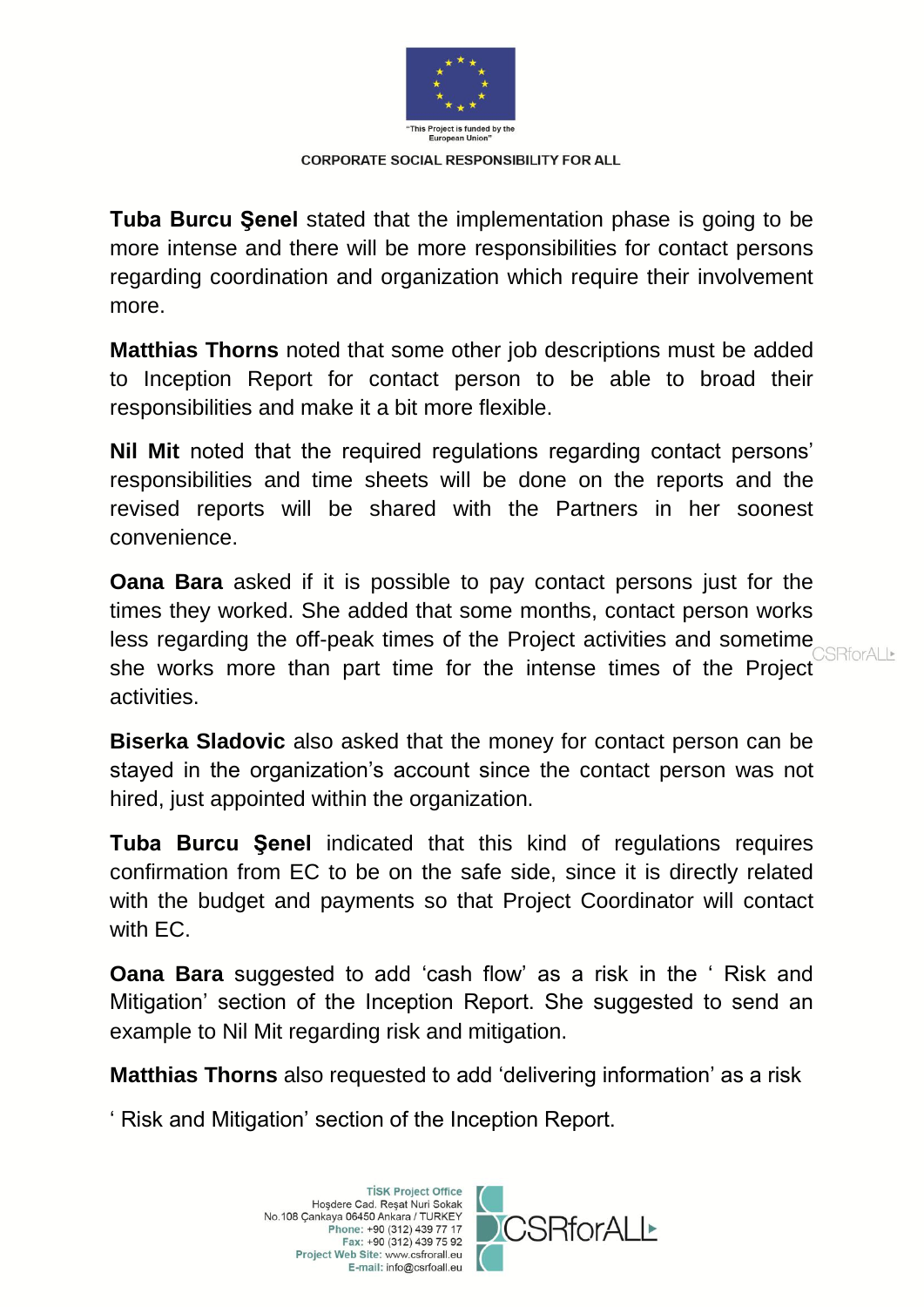

**Nil Mit** stated the necessary revision will be done on the reports. Then she presented the first activity of the Implementation Phase as ' National Review Studies' together with its steps and times.

**Biserka Sladovic** noted that it would be better to change some dates regarding the National Reviews Studies since it will be summer time.

**Tuba Burcu Şenel** suggested IOE to prepare the survey outline earlier so that other steps will be earlier as well since the preparation of the surveys is the very first step of this activity.

**Oana Bara** asked if there is a specific number for each country to implement surveys.

**Matthias Thorns** noted that IOE will be preparing the surveys earlier, it will be presented to partners on  $7<sup>th</sup>$  of May and it will not be so complicated so that it can be implemented to enterprises as much as each organization wants, the number is dependent on each organization CSRforALL and country circumstances as well.

**Oana Bara** asked if there is a specific rule of EU to be followed for the procurement process because Romania has its own regulations to be strictly followed based on law.

**Ana Rasovic** stated that Nicole Bertolini from EC will be visiting them and she may ask this question to him in order to be on the safe side.

**Oana Bara** asked if the companies or STEs who will be doing National Review studies, must be hired separately, for example one for making the surveys, one for analyzing them, is possible or not.

**Tuba Burcu Şenel** confirmed that, the budget for this particular activity can be divided into two or more companies and It is up to preference of each partner.

**Mile Boskov** asked if it is possible to make a pre-payment or not.

TİSK Project Office<br>Hoşdere Cad. Reşat Nuri Sokak No.108 Çankaya 06450 Ankara / TURKEY Phone: +90 (312) 439 77 17 Fax: +90 (312) 439 75 92 Project Web Site: www.csfrorall.eu E-mail: info@csrfoall.eu

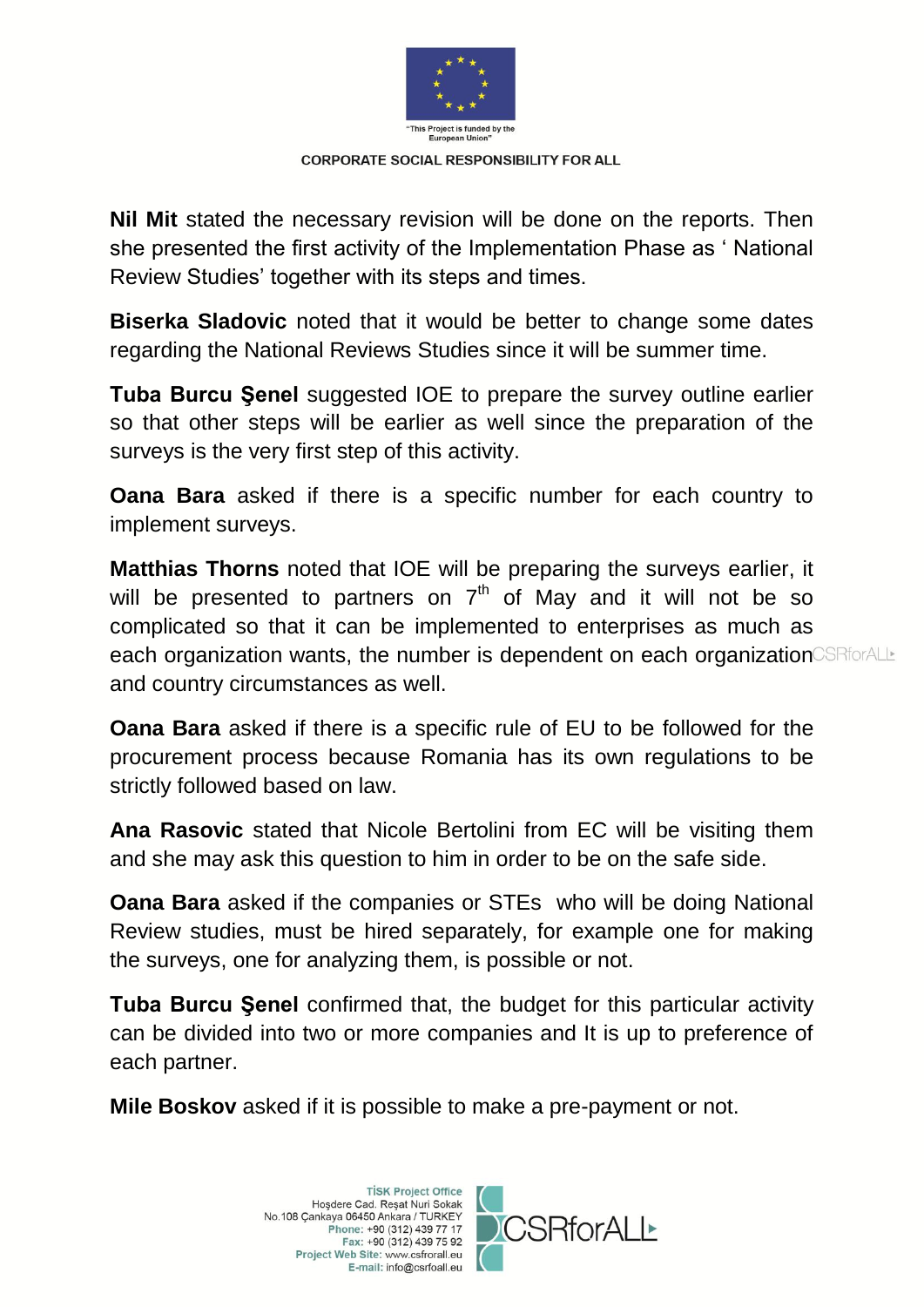

**Oana Bara** clarified that the pre-payment cannot be done with the EU fund and also with the public funds.

**Tuba Burcu Şenel** stated that it was already agreed to pay the first 10.000 Euro from the budget for each partner and as soon as partners, who haven't got the payment yet, completed their documents, the payment will be done. She also added that each partner has right to ask for advance once they completed the required financial documents.

**Nil Mit** noted she will be preparing a ToR template for the National Review Studies and share it with partners to be adapted.

**Ana Rasovic** asked who will be attending to Round Table Discussions which will be organized at the end of the National Review Studies. She added that PIT members and people who are actively involved in CSR from each organization must attend to this meeting to ensure involvement of more people from the organizations.

**CSRforALI\*** 

**Tuba Burcu Şenel** clarified that it is very appropriate and matching with the aim of the Project to involve more people from each organization so that the participant issue can be discussed further in the next PSC Meeting which will be held in Croatia.

**Biserka Sladovic** clarified that CEA has its 20<sup>th</sup> anniversary on 27<sup>th</sup> of May so it would be better to have the PSC Meeting after that time.

**Matthias Thorns** noted that he is available for the meeting on 28<sup>th</sup> or 30<sup>th</sup> or 31th May.

**Biserka Sladovic** stated that she will be talking with her organization and let the PSC members and Project Office know about the PSC Meeting date by  $25<sup>th</sup>$  of May.

**Decisions**

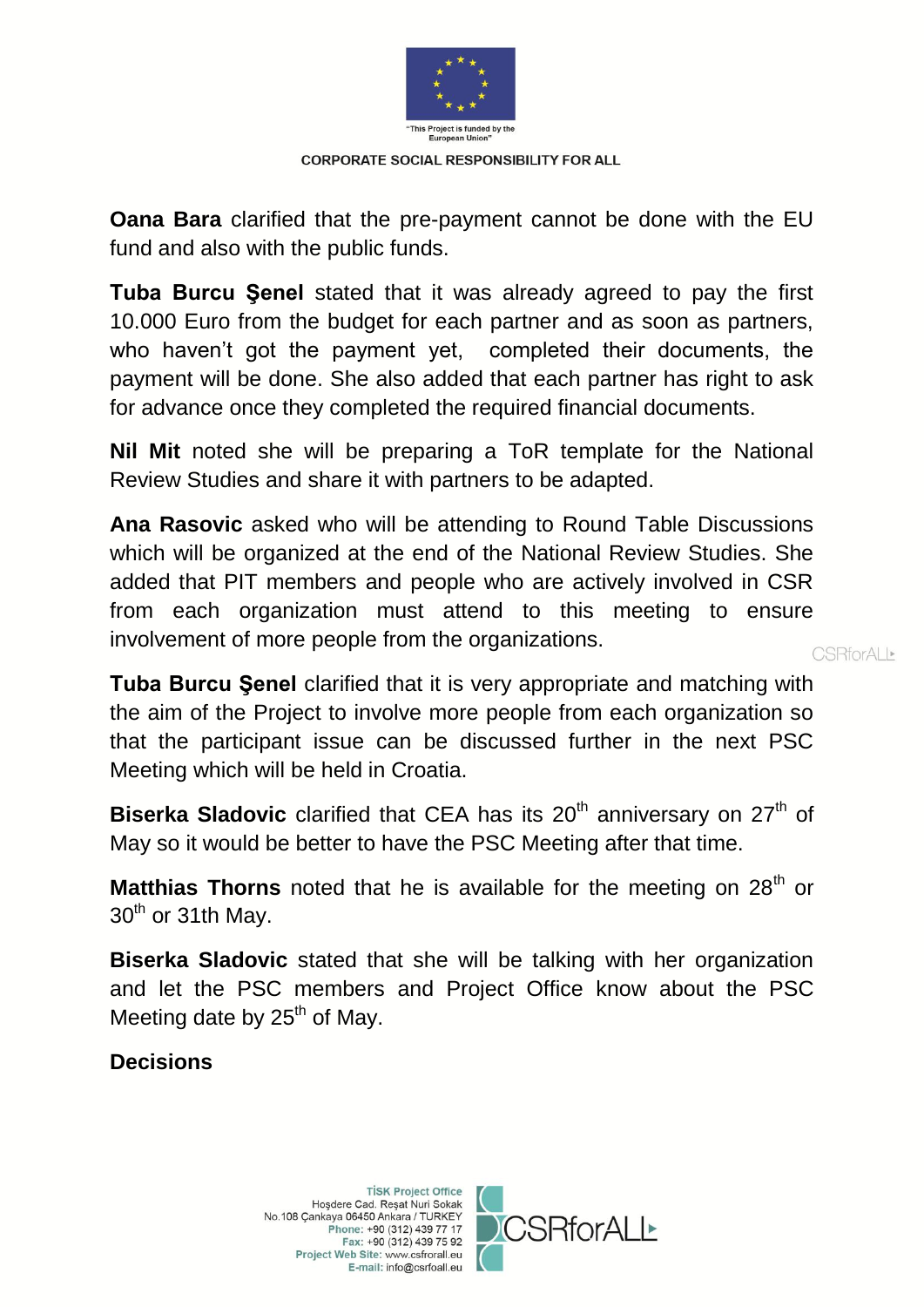

**Item 4:** The responsibility of Contact Person and PSCs will be more flexible and this will be added to the Inception Report.

**Item 5:** National Review Study time schedule will be reorganized to avoid totally crossing with the summer time. Survey questions will be prepared by the IOE and presented to Partners by  $7<sup>th</sup>$  of May 2013. Advance payment will be done for the tender process.

**Item 6:** Next PSC Meeting date will be decided regarding the HUP's own activities and let the partners know by 25<sup>th</sup> of May.

**Item 7:** Timesheets will be collected in a week period after the end of the each Month.

**Item 8:** The issues of contact person payments and procurement procedure to be followed during the tender process ( either based on country regulations or EU regulations) issues

CSRforALI<sup>▶</sup>

Mile Boskov Oana Bara

Matthias Thorns **Tuba Burcu Şenel** 

Biserka Sladovic Nil Mit

Ana Rasovic **Irmak** İnan